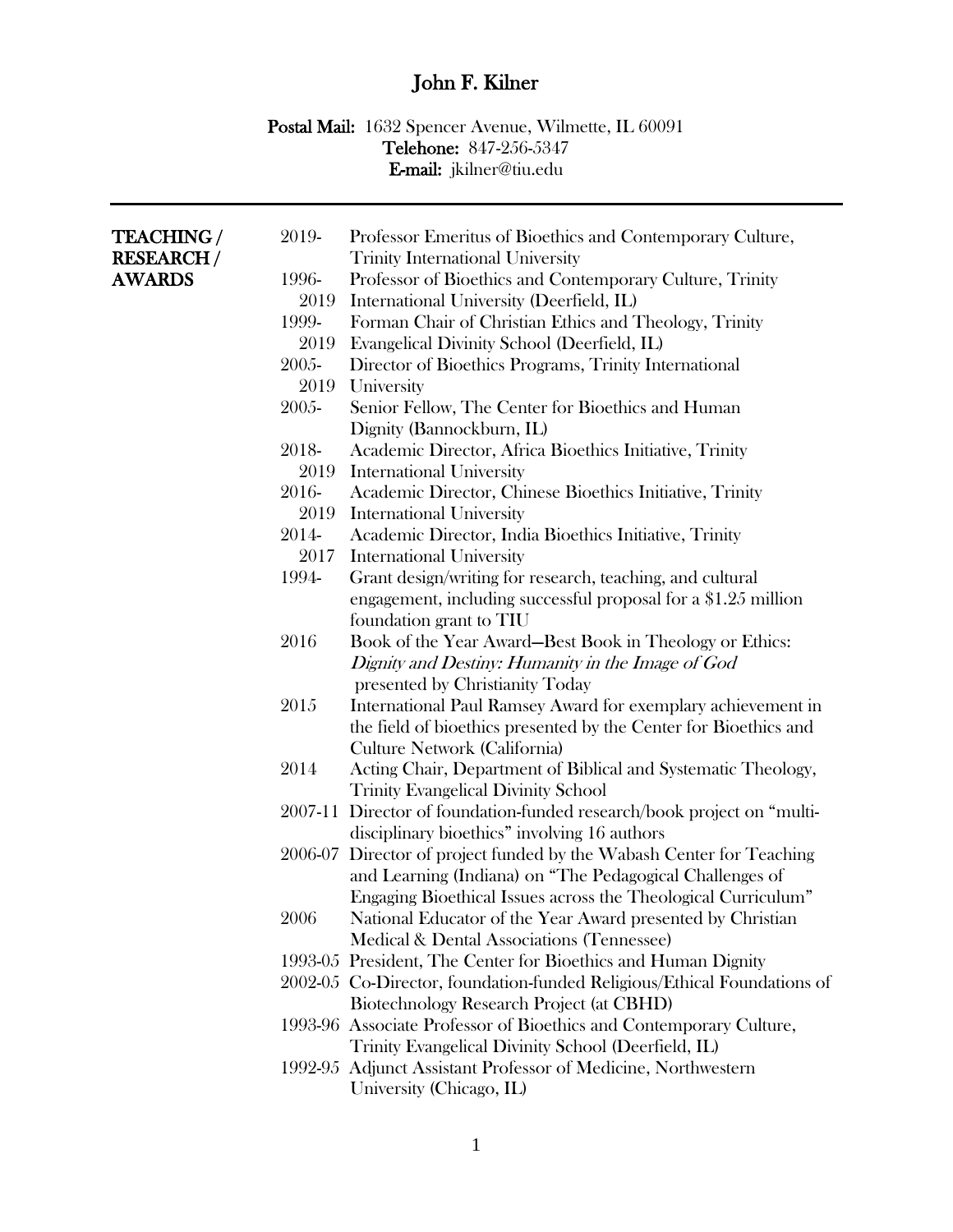- 1993-94 A.A.R. Research Award
- 1993-94 Roothbert Research Award
- 1991-93 Senior Associate, The Park Ridge Center for the Study of Health, Faith, and Ethics (Chicago, IL)
- 1990-91 Hospital Ethicist, St. Joseph's Hospital (Lexington, KY)
- 1989-90 Director of Ethics Grand Rounds, University of Kentucky Medical Center (Lexington, KY)
- 1988-89 A.A.R. Research Award
- 1987-91 Associate Professor of Social and Medical Ethics, Asbury Theological Seminary (Wilmore, KY)
- 1984-90 Adjunct Professor of Medical Ethics, University of Kentucky
- 1983-87 Assistant Professor of Social and Medical Ethics, Asbury Theological Seminary
- 1983 Teaching Fellow in Ethics, Harvard University (Cambridge, MA)
- 1983 Lecturer in Medical Ethics, Harvard Extension School
- 1981-83 Research Fellow in Comparative Ethics, Harvard University
- 1980-81 Research Associate, Dept. of Community Health, University of Nairobi, Kenya
- 1980 Teaching Fellow in Medical Ethics, Harvard University
- 1980 Summer Research Fellow, Institute for Humane Studies, CA
- 1980 Teaching Fellow in Religious Social Ethics, Harvard
- 1979 Teaching Fellow in Philosophical Ethics, Harvard University
- 1978 Instructor in American culture and English language, Harvard University Summer School
- 1976 Human Needs Researcher, Beth Israel Hospital, Boston
- 1975 Researcher in Contemporary Issues, L'Abri Institute, Huemoz, **Switzerland**
- 1973-74 Summer Legal Researcher, Sidley and Austin Law Firm, Chicago

EDUCATION PhD Harvard University, Religious/Medical Ethics, 1983

- AM Harvard University, Religious/Medical Ethics, 1980
- MDiv Gordon-Conwell Theological Seminary, 1977
- BA Yale University, English Literature, 1974
- 1983 Harvard PhD Dissertation Accepted with Distinction
- 1979 Harvard General Doctoral Exams Passed with Distinction
- 1977 Forrester Award for Academic Excellence (Gordon-Conwell) Graduated valedictorian, summa cum laude, Phi Alpha Chi
- 1974 Graduated (Yale) summa cum laude, Phi Beta Kappa
- 1970 Yale National Scholar
- 1970 United States National Debate Champion
- Doctoral Fellowship Awards: Newcombe, DeKarman, Roothbert, Eisenhower, Danforth, Rockefeller
- Additional Harvard Awards: Merit Fellowship (Graduate School), Howe Fellowship (Law School), Sheldon Fellowship (University)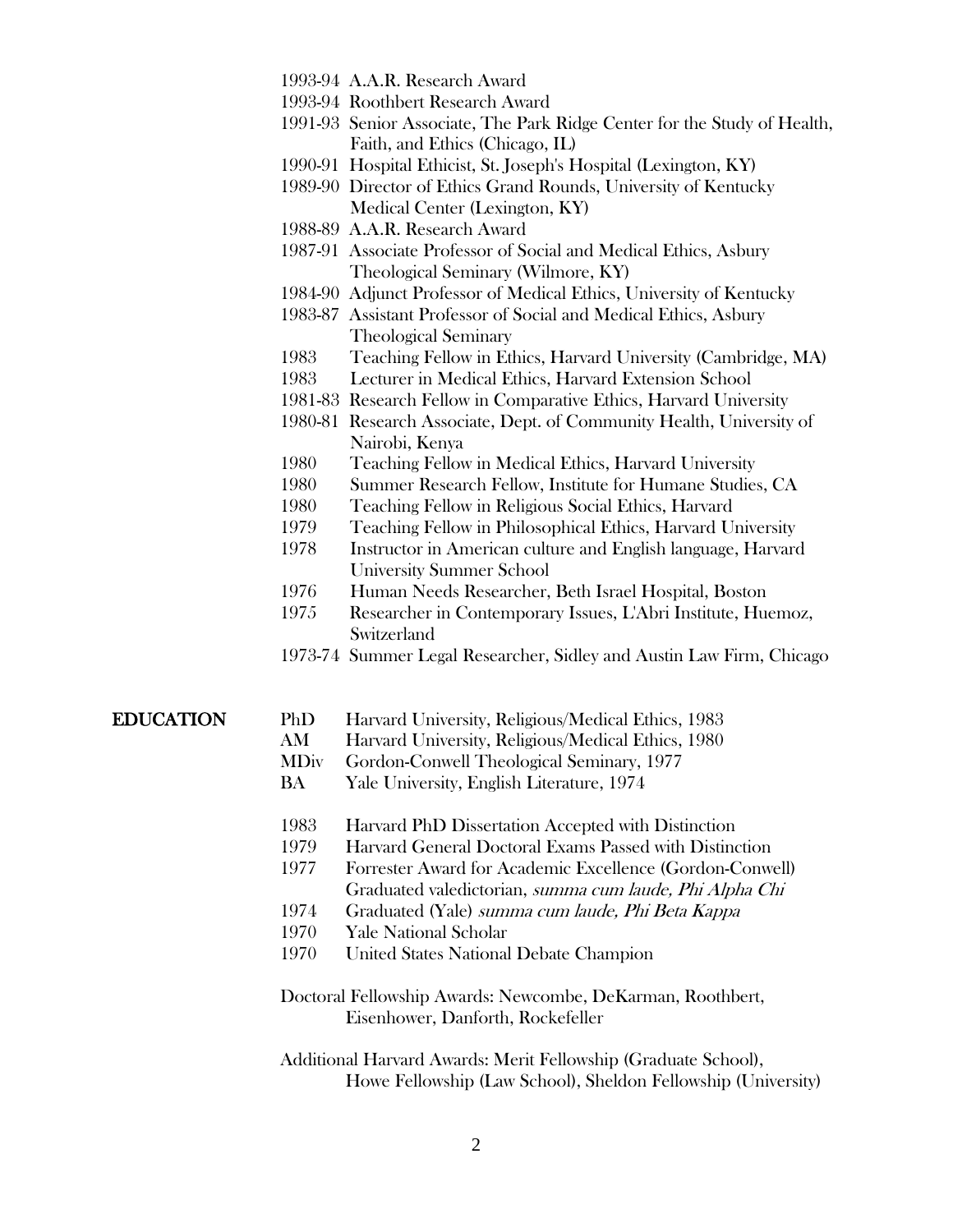SELECTED American Association of Physician Assistants, Chicago, IL SPEAKING AND American Hospital Association, Chicago, IL CONSULTING American Medical Association, Norfolk, VA ENGAGEMENTS American Scientific Affiliation, St. Paul, MN American Society of Nephrology, Washington, DC American Society for Bioethics and Humanities, Cleveland, OH; San Diego, CA; Houston, TX American Society on Aging, Chicago, IL Americans United for Life, Chicago, IL Asbury College, Wilmore, KY Asbury Theological Seminary (Integrative Lecture Series), Wilmore, KY Associated Colleges of the Chicago Area, Chicago, IL ACR Homes, Inc., St. Paul, MN Bethel College, Mishawaka, IN Biola University (Talbot Theology Lectureship), La Mirada, CA Breakthrough International, Hong Kong, China Breathtaking Decisions / Regional CBHD Bioethics Conferences, Buffalo, NY; Canton, OH; Cleveland, OH; Colorado Springs, CO; Denver, CO; Fargo, ND; Fort Lauderdale, FL; Leawood, KS; Little Rock, AR; Madison, WI; Memphis, TN; Miami, FL; Minneapolis, MN; Naples, FL; Phoenix, AZ; Rockford, IL; Thousand Oaks, CA; Wilmore, KY; Winston-Salem, NC Canadian Christian Medical & Dental Society, Toronto, Canada CBHD Academy of Fellows, Deerfield, IL Center for Applied Christian Ethics, Wheaton, IL Center for Bioethics and Human Dignity, Deerfield, IL Center for Bioethics and Public Policy, Brussels, Belgium Center for Christian Education, Dallas, TX Center for Genetics and Public Policy, Johns Hopkins University Medical Center, Washington, DC Center for Practical Bioethics, Kansas City, MO Children's Hospital, Boston, MA Christian Chiropractors Association, Sturbridge, MA Christian Legal Society, Orlando, FL Christian Medical & Dental Associations, Boston, MA; Charlotte, NC; Indianapolis, IN; Irvine, CA; Schroon Lake, CA The Cleveland Clinic, Cleveland, OH Community Hospice, Lexington, KY Concordia College, Moorhead, MN Covenant Health System, Chicago, IL Deaconess Hospital, Oklahoma City, OK Delnor Hospital, Geneva, IL Discharge Planners Association, Lexington, KY Duke University, Durham, NC Edwards Hospital, Naperville, IL Elmhurst Hospital, Elmhurst, IL Ethics in Health Care Institutions Conference, Chicago, IL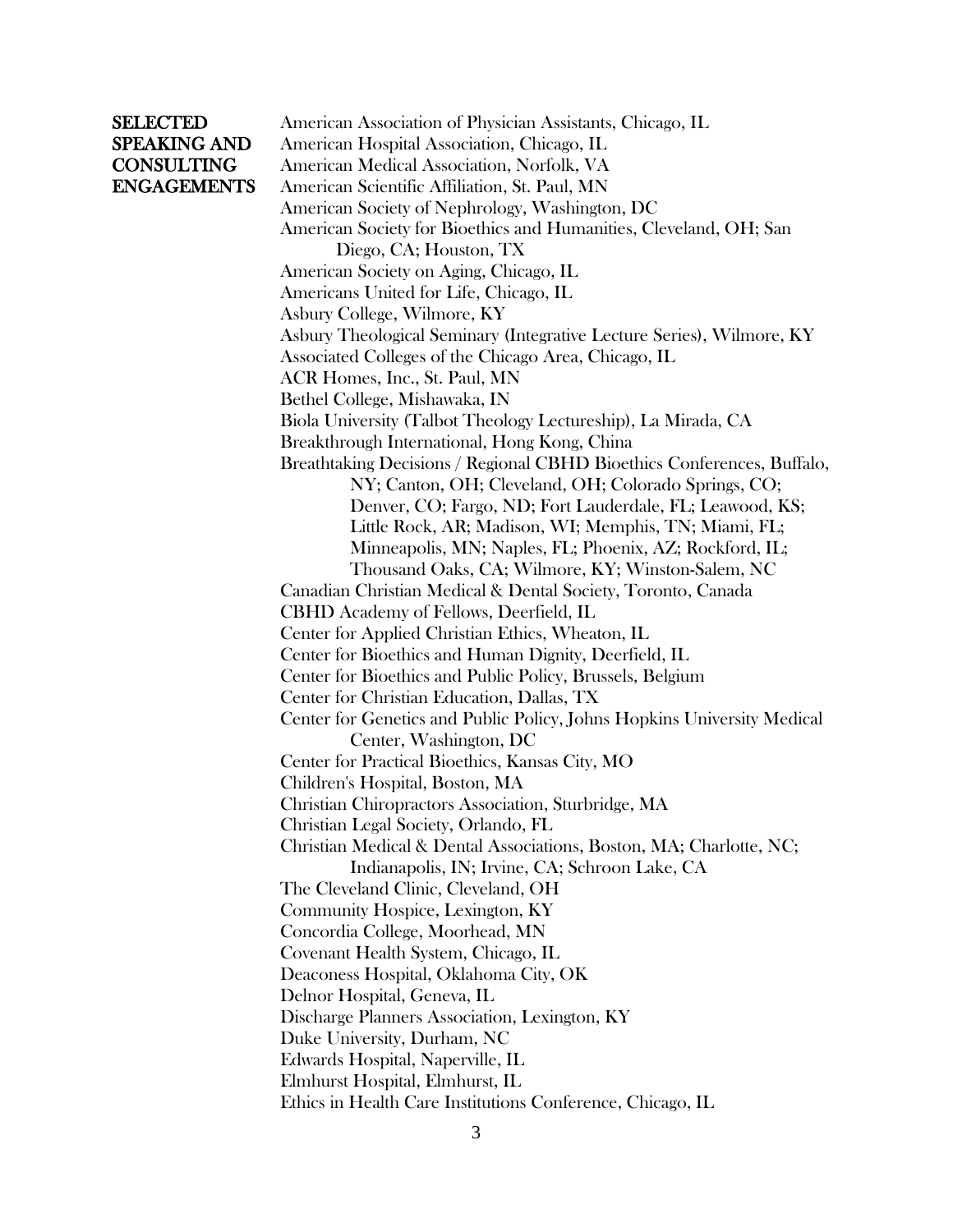Evangelical Free Church of America (National), Deerfield, IL; Louisville, KY Evangelical Free Church of America (Regional), Tampa, FL; East Troy, WI, Minneapolis, MN Evangelical School of Theology, Myerstown, PA Evangelical Theological Society, New Orleans, LA; Atlanta, GA; San Francisco, CA; Providence, RI Evanston-Northwestern Hospital, Evanston, IL Focus on the Family, Colorado Springs, CO Fort Wayne Bible College (Staley Lecture Series), Fort Wayne, IN Gordon-Conwell Theological Seminary (Printy Lectureship), South Hamilton, MA; also Boston, MA Harvard University, Cambridge, MA Hong Kong Baptist Hospital, Hong Kong, China Hong Kong Bioethics Seminar, Hong Kong, China Human Life Commission, Southern Baptist Convention, Washington, DC Impact 360, Pine Mountain, GA Istituto Scientifico H San Raffaele, Milan, Italy InterHealth Foundation, Denver, CO Jill's House (for People with Disabilities), Washington, DC John Brown University, Siloam Springs, AR Johns Hopkins University, Baltimore, MD Lausanne World Bioethics Consultation, Pattaya, Thailand Lawndale Christian Health Center, Chicago, IL Liberty University, Lynchburg, VA Lilly Research Laboratories, Indianapolis, IN Louisiana State University, Baton Rouge, LA Lutheran General Hospital, Park Ridge, IL Mayo Clinic, Rochester, MN Memorial Hospital, New Orleans, LA Mercy College, Detroit, MI Midwest Heart Specialists, Lombard, IL Midwest Pro-Life Convention, Kansas City, MO Midwestern Baptist Theological Seminary, Kansas City, MO (The Scudder Lectures) Moody Bible Institute, Chicago, IL National Endowment for the Humanities Conference, San Bernardino, CA National Kidney Foundation, Washington, D.C. National Kidney Foundation, Ann Arbor, MI National/International CBHD Bioethics Conferences, Bannockburn, IL; Lincolnshire, IL New England Association of Renal Workers, Boston, MA Northwestern University, Evanston, IL Northwestern University Law School, Chicago, IL Ohio State University, Columbus, OH Ozark Christian College, Joplin, MO Pastors Association (CMA), Chicago, IL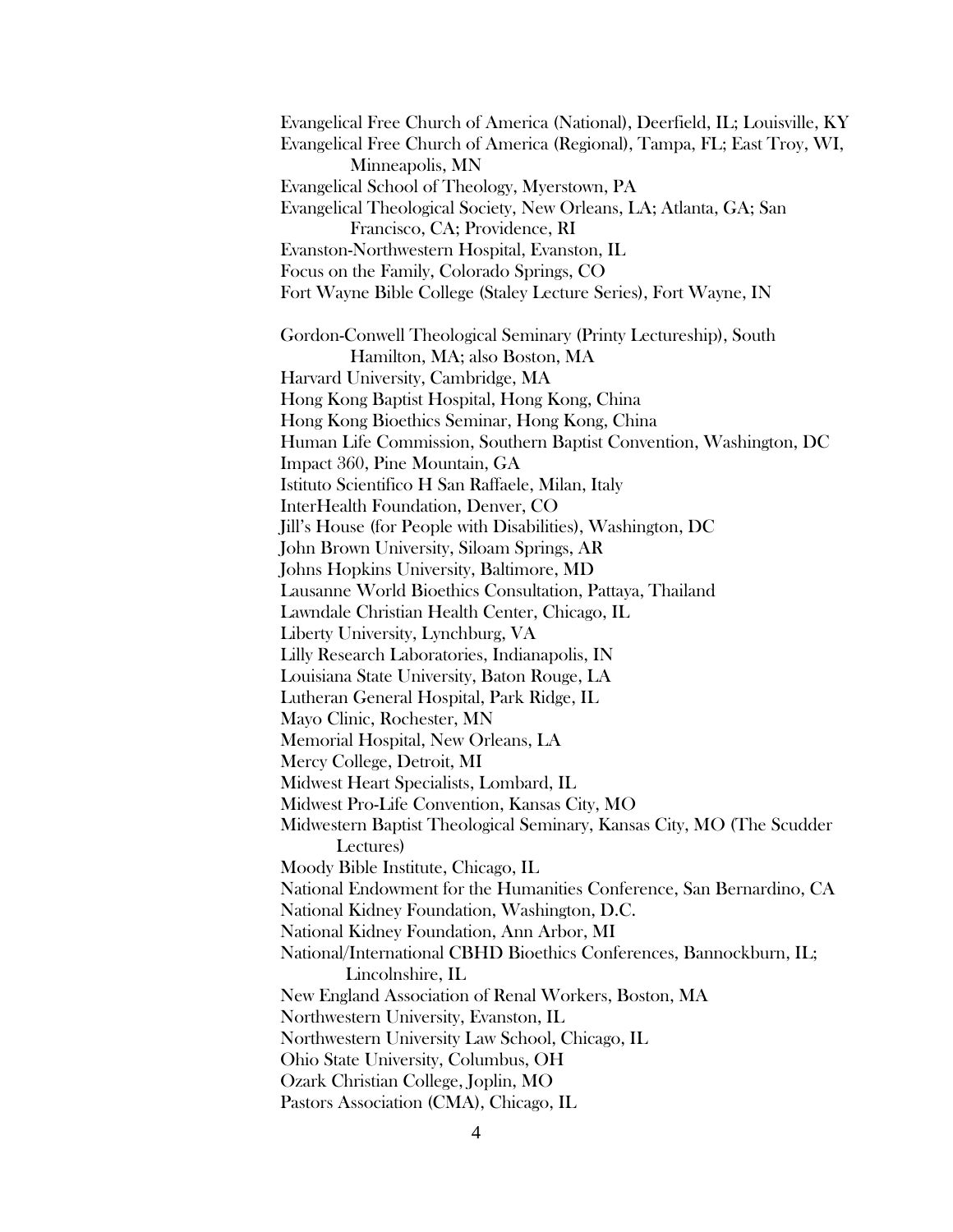Presbyterian College and Theological Seminary, Seoul, South Korea Roberts Wesleyan University Rotary International, Chattanooga, TN; Gurnee, IL; Chicago, IL Rush-Presbyterian-St. Luke's Medical Center, Chicago, IL Saint Francis Hospital, Evanston, IL Science and Technology Symposium, Oak Ridge, TN Seongsan Bioethics Center, Seoul National University, Seoul, South Korea Society of Christian Ethics, Atlanta, GA; Cincinnati, OH; Durham, NC; Los Angeles, CA; Savannah, GA; San Jose, CA Society for Health and Human Values, New Orleans, LA and Chicago, IL Southern Baptist National Student Convention, Oklahoma City, OK Spring Arbor College, Spring Arbor, MI Stanford University, Palo Alto, CA SunHealth Alliance, Orlando, FL Torch - Trinity University, Seoul, South Korea Trinity International University, Deerfield, IL(e.g., delivered the 2018 Founders' Day Lectures and plenary speaker at the 2018 Dabar Conference); also Miami, FL campus and Dolton, IL campus Trinity Law School, Santa Ana, CA (e.g. delivered the keynote address at the 2018 Human Rights Conference) Tulane University Medical School, New Orleans, LA University of Chicago, Chicago, IL University of Kentucky, Lexington, KY University of Nairobi, Nairobi, Kenya University of North Carolina, Asheville, NC University of Oklahoma (Weiss Lectureship), Oklahoma City, OK U.S. Coast Guard, Cape May, New Jersey U.S. Navy, Fort Sheridan, IL U.S. State Department, Washington, DC Ustav Medicinskej Etiky a Bioetiky, Bratislava, Slovakia Veterans Administration Hospital, Lexington, KY Wake Forest University, Winston-Salem, NC Wausaw Hospital, Wausaw, WI West Virginia Association of Physician Assistants, Pipestem, WV Wheaton College, Wheaton, IL Whiteside Forum, Morrison, IL Yale University, New Haven, CT

- Numerous churches in the United States and beyond—for example, in the Chicago, IL; Lexington, KY; Kansas City, MO; Boston, MA; Ft. Myers, FL; San Francisco, CA; and Seoul, South Korea areas
- Media interviews and debates in television venues including NBC (with Tom Brokaw), Fox News (with Bill O'Reilly), CBS, CNN, PAX; radio venues including National Public Radio, MBN Network, Salem Network; and newspaper venues including the New York Times, Washington Times, Chicago Tribune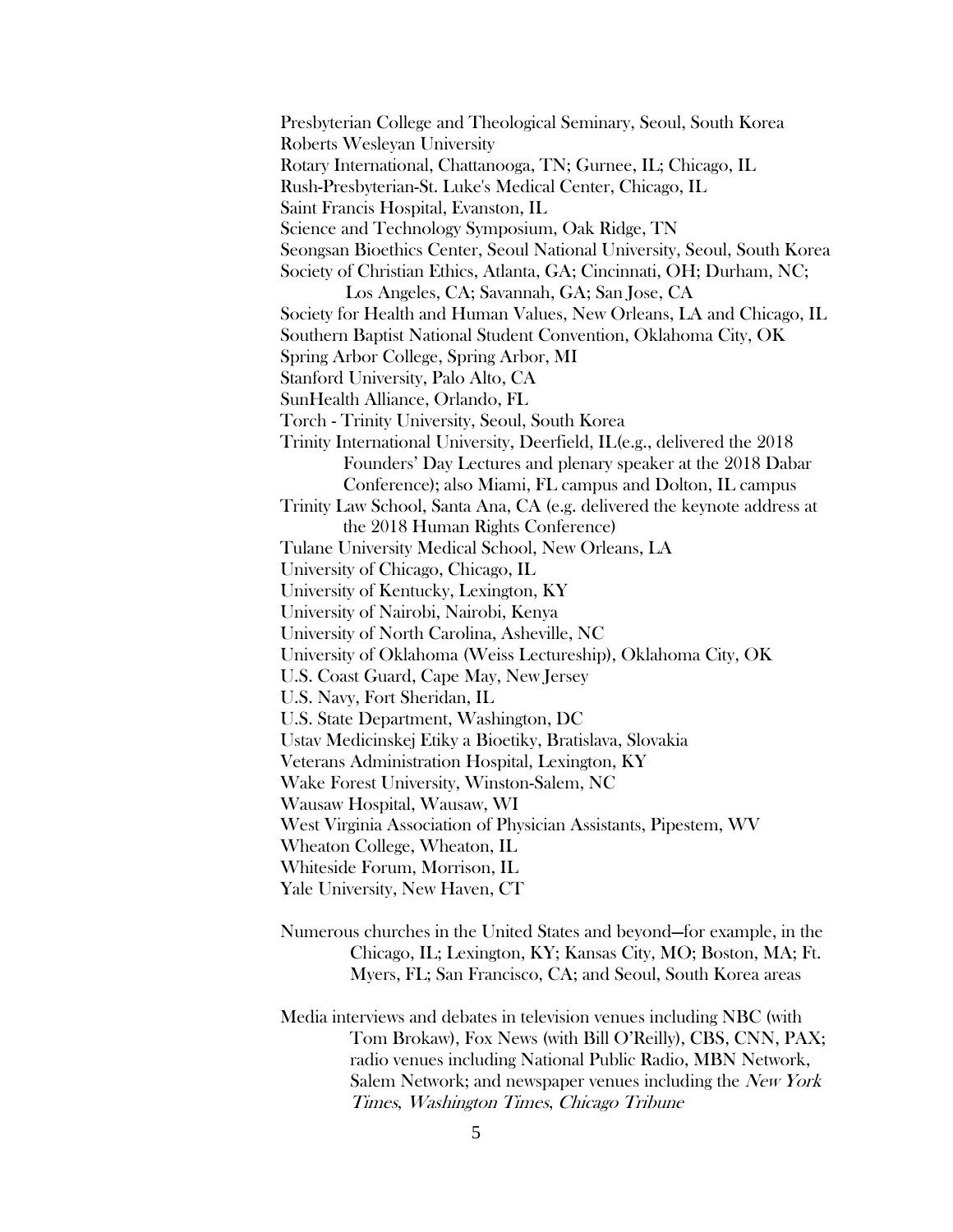| <b>PROFESSIONAL</b><br><b>MEMBERSHIPS</b> | American Academy of Religion<br>American Society for Bioethics and Humanities<br>The Center for Bioethics and Human Dignity<br><b>Christian Community Health Fellowship</b><br><b>Christian Medical &amp; Dental Associations</b><br>Evangelical Theological Society (Co-chair, bioethics section, 2009-present)<br>Society of Christian Ethics (Co-chair, health care ethics section, 2000-2010)<br>Hastings Center (bioethics)<br>National Association for Down Syndrome |
|-------------------------------------------|----------------------------------------------------------------------------------------------------------------------------------------------------------------------------------------------------------------------------------------------------------------------------------------------------------------------------------------------------------------------------------------------------------------------------------------------------------------------------|
| <b>PUBLICATIONS</b><br>(BOOKS)            | Why People Matter: A Christian Engagement with Rival Views of Human<br>Significance. Baker Academic, 2017. Edited in its entirety<br>and three essays authored.                                                                                                                                                                                                                                                                                                            |
|                                           | Dignity and Destiny: Humanity in the Image of God. Grand Rapids:<br>Eerdmans Publishing Co., 2015.                                                                                                                                                                                                                                                                                                                                                                         |
|                                           | Why the Church Needs Bioethics: A Guide to Wise Engagement with<br>Life's Challenges. Grand Rapids: Zondervan, 2011. Edited in its<br>entirety and three essays authored.                                                                                                                                                                                                                                                                                                  |
|                                           | Biotechnology and the Human Good. Washington, DC: Georgetown<br>University Press, 2007. Co-authored.                                                                                                                                                                                                                                                                                                                                                                       |
|                                           | Chinese translations/updates of three books below: Alternative Medicine,<br>End of Life Decisions, and Suicide and Euthanasia.                                                                                                                                                                                                                                                                                                                                             |
|                                           | <i>Bioethics: Opportunity or Obstacle for the Gospel</i> ? Lausanne, Switzerland:<br>Lausanne Committee for World Evangelization, 2005. Co-edited.                                                                                                                                                                                                                                                                                                                         |
|                                           | Genetics, Stem Cell Research, and Cloning. Grand Rapids: Kregel<br>Publications, 2004. Co-authored.                                                                                                                                                                                                                                                                                                                                                                        |
|                                           | Healthcare Ethics. Grand Rapids: Kregel Publications, 2004. Co-authored.                                                                                                                                                                                                                                                                                                                                                                                                   |
|                                           | Does God Need Our Help. <sup>2</sup> Cloning, Assisted Suicide, and Other<br>Challenges in Bioethics. Wheaton: Tyndale House, 2003. Co-<br>authored.                                                                                                                                                                                                                                                                                                                       |
|                                           | Cutting-Edge Bioethics. Grand Rapids: Eerdmans Publishing Co., 2002.<br>Co-edited.                                                                                                                                                                                                                                                                                                                                                                                         |
|                                           |                                                                                                                                                                                                                                                                                                                                                                                                                                                                            |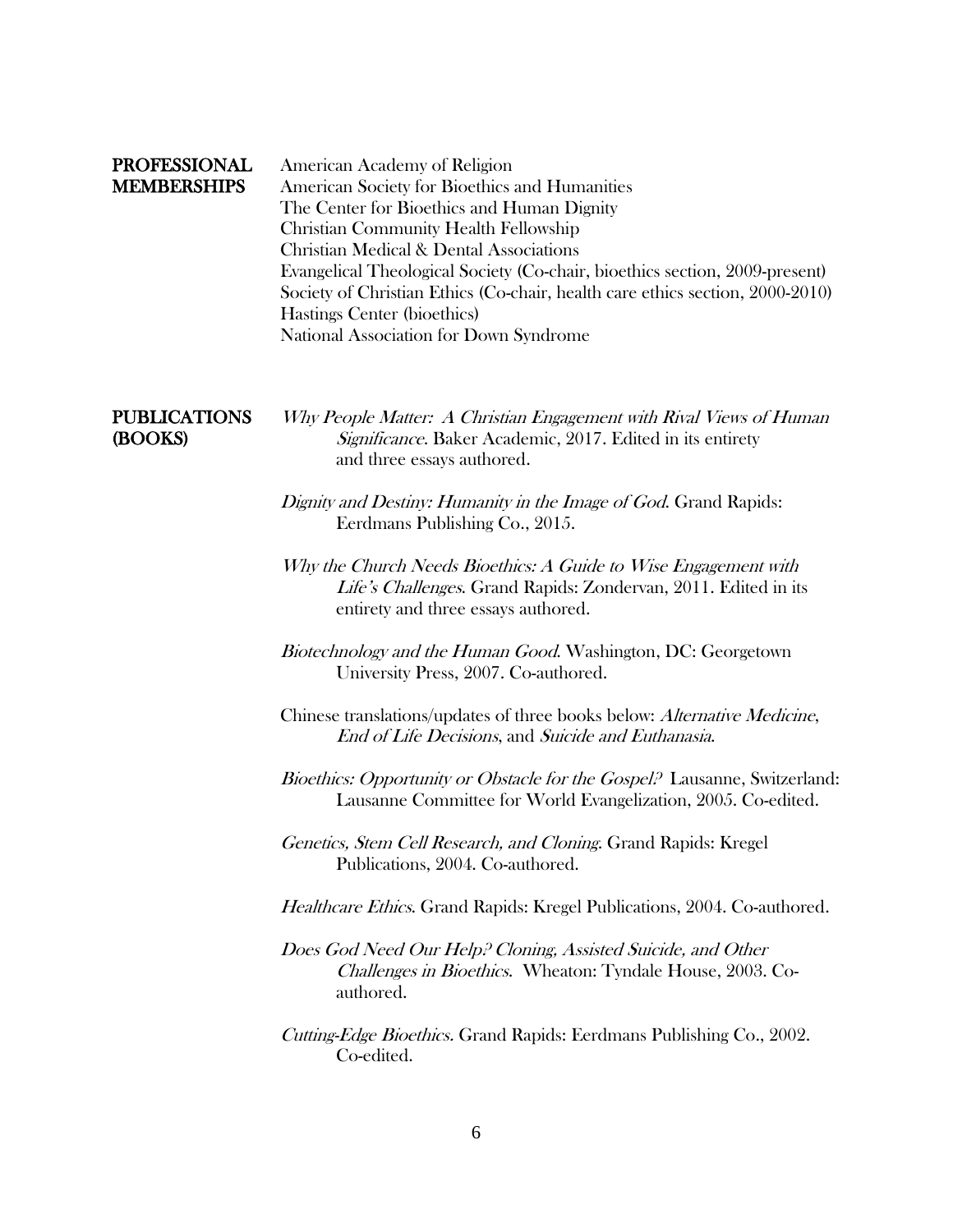- The Reproduction Revolution. Grand Rapids: Eerdmans Publishing Co., 2000. Co-edited.
- *[Этика В Медицине: Христиаий Взгаяд](http://www.cbhd.org/xcart/customer/product.php?productid=20244&cat=268&page=2)*. Ukraine and USA: Bridge International, 1999. Co-edited.
- Alternative Medicine. Grand Rapids: Kregel Publications, 1998. Coauthored.
- End of Life Decisions. Grand Rapids: Kregel Publications, 1998. Coauthored.
- Sexuality and Reproductive Technology. Grand Rapids: Kregel Publications, 1998. Co-authored.
- Suicide and Euthanasia. Grand Rapids: Kregel Publications, 1998. Coauthored.
- The Changing Face of Health Care. Grand Rapids (Eerdmans Publishing Co.) and London, England (Paternoster Press), 1998. Co-edited.
- Genetic Ethics: Do the Ends Justify the Genes? Grand Rapids (Eerdmans Publishing Co.) and London, England (Paternoster Press), 1997 (July). Coedited.
- Dignity and Dying. Grand Rapids (Eerdmans Publishing Co.) and London, England (Paternoster Press), 1996. Co-edited.
- Bioethics and the Future of Medicine. Grand Rapids (Eerdmans Publishing Co.) and London, England (Paternoster Press), 1995. Co-edited.
- Life on the Line: Ethics, Aging, Ending Patients' Lives, and Allocating Vital Resources. Grand Rapids: Eerdmans Publishing Co., 1992.
- Who Lives? Who Dies? Ethical Criteria in Patient Selection. New Haven: Yale University Press, 1990 (paperback edition, 1992).
- Who Shall Be Saved? An Ethical Analysis of Major Approaches to the Allocation of Scarce Lifesaving Medical Resources. Ann Arbor, MI: University Microfilms (PhD dissertation, Harvard University), 1983.

PUBLICATIONS "Made in the Image of God: Implications for Teaching and Learning." (ESSAYS) Forthcoming as Chapter 5 in Christian Higher Education: Faith, Teaching, and Learning in the Evangelical Tradition, ed. David Dockery and Christopher Morgan. Crossway, November, 2018.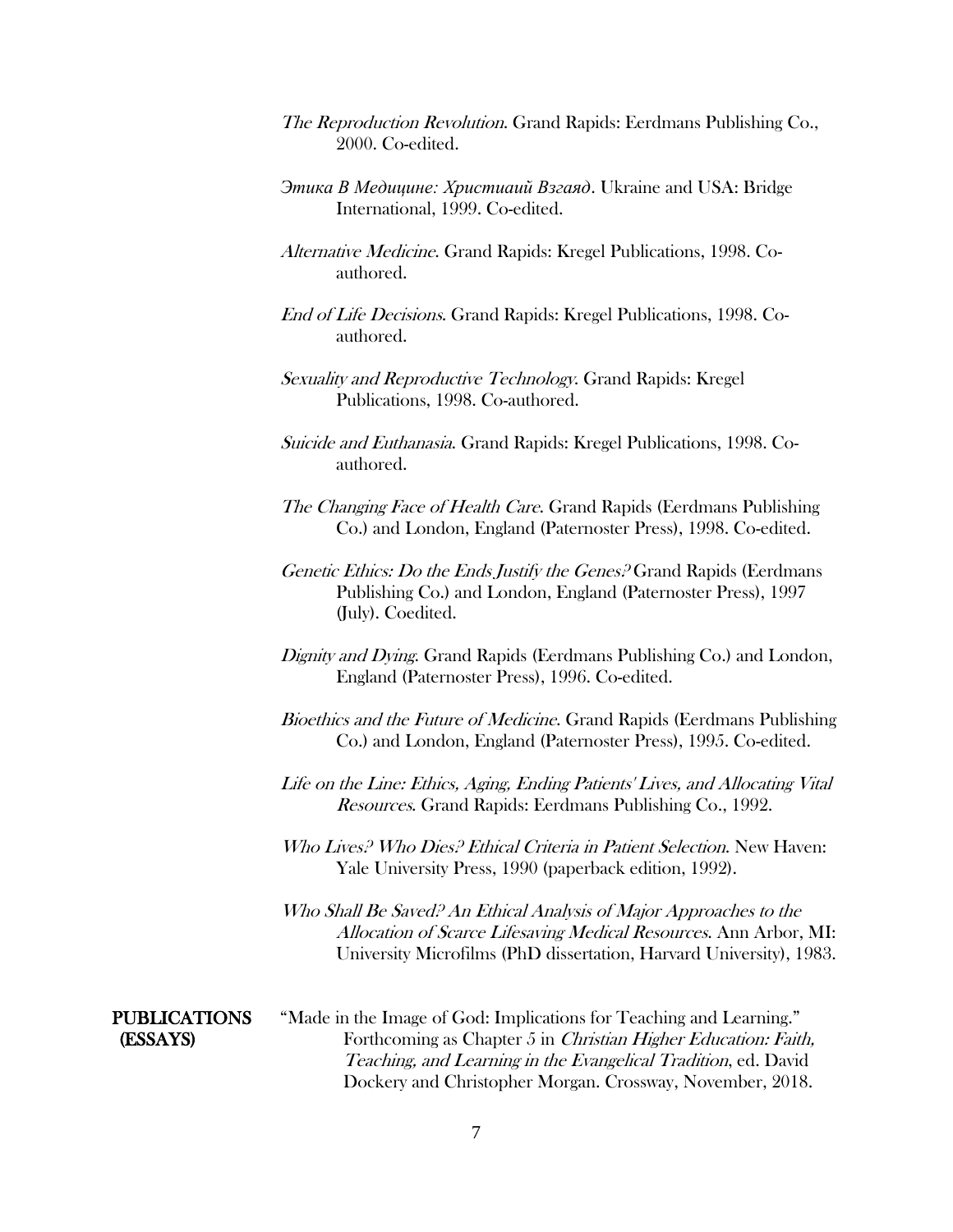- "Playing God? Responding to Current and Coming Bioethical Challenges." Midwestern Journal of Theology. Forthcoming.
- Chapter in a book on Wisdom. Zondervan. Forthcoming.
- "Idolatry and the Imago Dei: A Flat Contradiction." Credo (Jine, 2018).
- "Why People Don't Matter Today (But Why They Should)." Catalyst (Spring, 2018).
- "The Image of God, the Need for God, and Bioethics." Christian Bioethics 23 (October, 2017), 261-282.
- "The Image of God, Bioethics, and Persons with Profound Intellectual Disabilities." Journal of the Christian Institute on Disability 6 (2017), 19-41. Co-authored.
- "The Need for Common Ground in Debates Today." In Why People Matter: A Christian Engagement with Rival Views of Human Significance. Baker Academic, 2017, 3-14.
- "Special Connection and Intended Reflection: Creation in God's Image and Human Significance." Chapter 7 in Why People Matter: A Christian Engagement with Rival Views of Human Significance. Baker Academic, 2017, 135-160.
- "Why a Christian Outlook Matters: Comparing Grounds for Human Significance." Chapter 9 in *Why People Matter: A Christian* Engagement with Rival Views of Human Significance. Baker Academic, 2017, 189-214.
- "Thinking Theologically in Public about Bioethics: Theological Formulation and Cultural Translation." In Building on the Foundations of Evangelical Theology, ed. Gregg Allison and Stephen Wellum. Crossway, 2015.
- Selected to write three major essays defining areas of bioethics for the global public bioethics field:
	- "Human Dignity." In *The Encyclopedia of Bioethics*, 4<sup>th</sup> ed. New York: Macmillan, 2014.
	- "Macroallocation of Health Care." In The Encyclopedia of Bioethics, 4<sup>th</sup> ed. New York: Macmillan, 2014.
	- "Microallocation of Heath Care." In The Encyclopedia of Bioethics,  $4<sup>th</sup>$  ed. New York: Macmillan, 2014.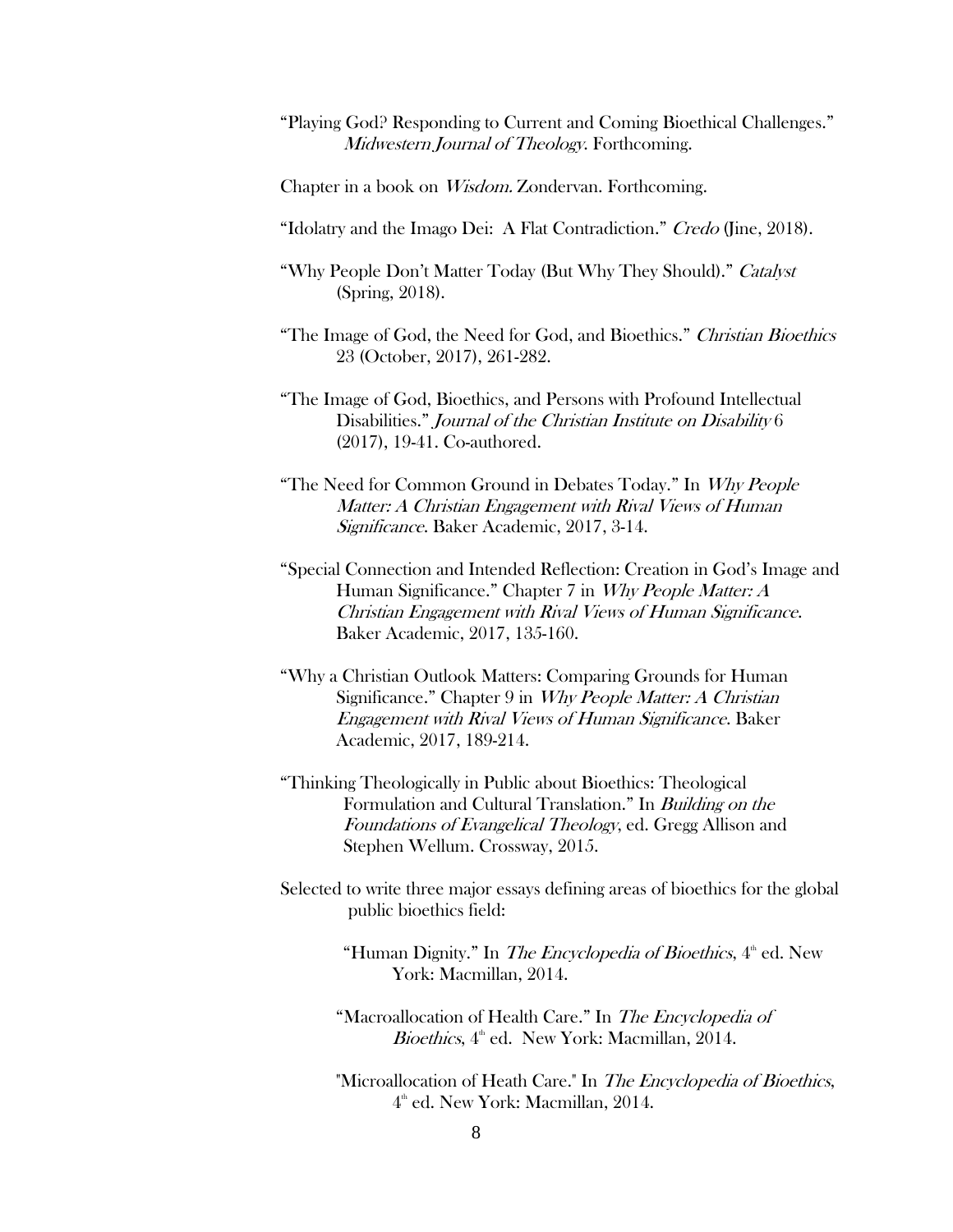- "An Inclusive Framework for Stem Cell Research." In *Blackwell Companion to Religion and Science*. West Sussex, England: Wiley-Blackwell, 2012.
- "Having a Baby the New-Fashioned Way: A Better Birth." In Why the Church Needs Bioethics: A Guide to Wise Engagement with Life's Challenges. Grand Rapids, MI: Zondervan, 2011, 79-97.
- "Wisdom for Life's Challenges." In *Why the Church Needs Bioethics: A* Guide to Wise Engagement with Life's Challenges. Grand Rapids, MI: Zondervan, 2011, 11-17.
- "Connecting the Church and Bioethics." In Why the Church Needs Bioethics: A Guide to Wise Engagement with Life's Challenges. Grand Rapids, MI: Zondervan, 2011, 301-304.
- "Ethics and Aging." In The Dictionary of Scripture and Ethics. Grand Rapids, MI: Baker Academic, 2011.
- "Humanity in God's Image: Is the Image Really Damaged?" *Journal of the Evangelical Theological Society* 53 (September, 2010), 601-617.
- "An Inclusive Ethics for the 21st Century: Implications for Stem Cell Research." *Journal of Religious Ethics* 37 (December, 2009), 683-722.
- "Overseas Surrogacy: How Far May We Go." Christian Post (February, 2007).
- "Are Christian Voices Needed in Public Bioethics Debates? Care for Persons with Disabilities as a Test Case." *Ethics & Medicine* 22 (Fall, 2006). Co-authored.
- "Assisted Suicide and Euthanasia: There Are Better Alternatives." Christian Living Quarterly (Chinese Journal of Ethics) 4 (October, 2006).
- "Bioethics: Neglected Challenges and Opportunities." Trinity Law Review 13 (Spring, 2006).
- "A Good Death?" In Robert Stivers et al. (eds.) Christian Ethics: A Case Method Approach,  $3<sup>rd</sup>$  ed. Maryknoll, NY: Orbis Books, 2005, 285-297.
- "Poor Prognosis for Pre-Implantation Genetic Diagnosis." In Opposing Viewpoints. Farmington Hills, MI: Thomson-Gale, 2005.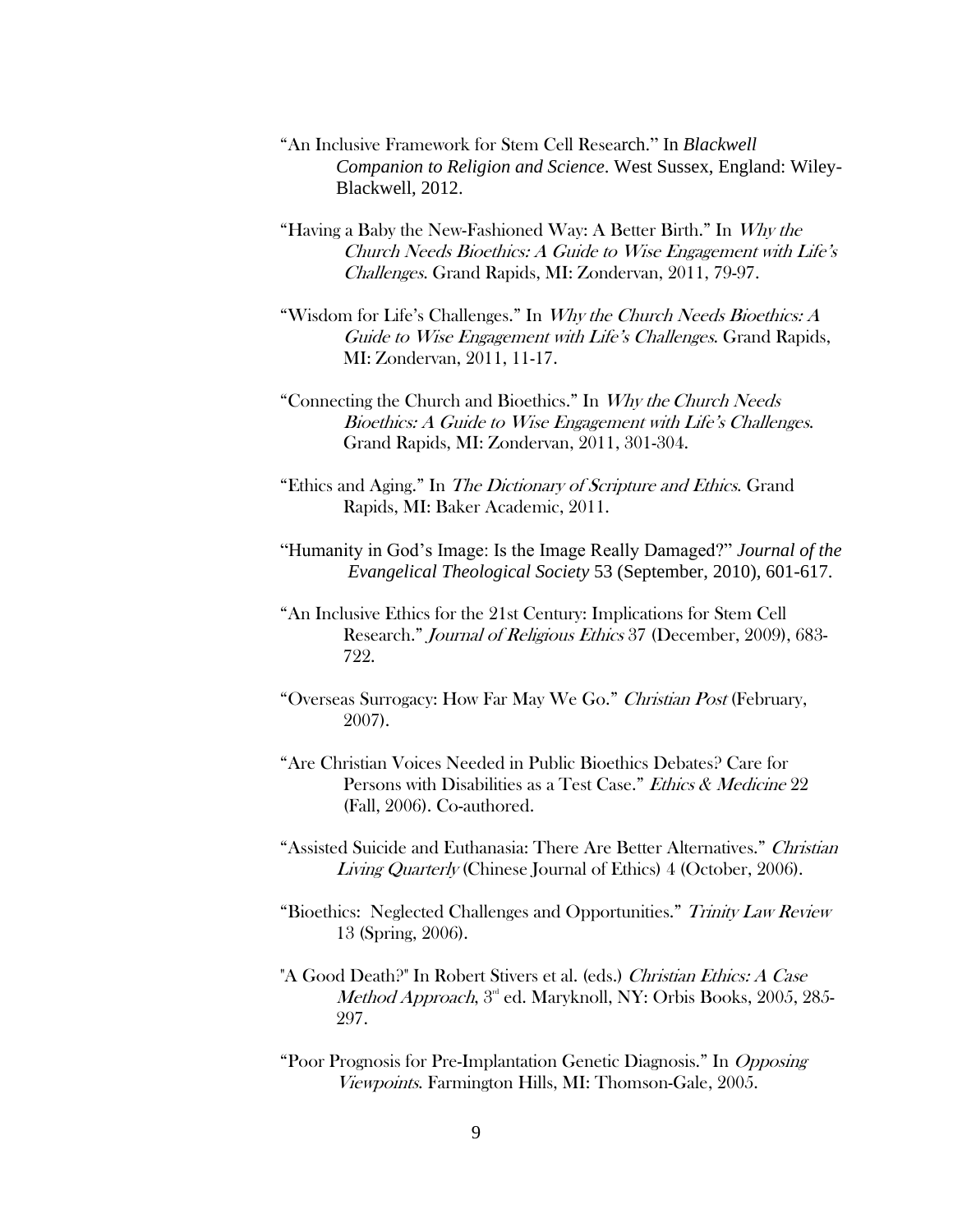- "What Did We Learn from Terri Schiavo?" Trinity Magazine (Fall, 2005), 22-24.
- "Bioethics: Why Should We Care?" Catalyst 31 (Fall, 2005).
- "The Schiavo Controversy: First Things First." Posted on [www.cbhd.org](http://www.cbhd.org/) March 24, 2005. Saved at [http://www.cbhd.org/resources/endoflife/kilner\\_advancedirective\\_20](http://www.cbhd.org/resources/endoflife/kilner_advancedirective_2005-03-24.htm) [05-03-24.htm.](http://www.cbhd.org/resources/endoflife/kilner_advancedirective_2005-03-24.htm)
- "Stem Cell Research and 'Therapeutic' Cloning: A Christian Analysis." Bannockburn, IL: The Center for Bioethics and Human Dignity, January, 2005. Co-authored.
- "Genetics, Biotechnology and the Future." Journal of International Biotechnology Law 1:2 (2004), 53-55.
- "Age-Based Rationing of Life-Sustaining Health Care." In C. Ben Mitchell et al. (eds.), Aging, Death, and the Quest for Immortality. Grand Rapids: Eerdmans Publishing Co., 2004, 58-74.
- "Newsweek and Stem Cell Research." Posted on [www.cbhd.org](http://www.cbhd.org/) November 5, 2004. Saved at [http://www.cbhd.org/resources/stemcells/kilner\\_2004-11-05.htm.](http://www.cbhd.org/resources/stemcells/kilner_2004-11-05.htm)
- "Human Cloning: What's At Stake." *Dignity* (Fall, 2004).
- "Biotechnology and Human Dignity." Christian Living Quarterly 2 (July, 2004), 1-5.
- "Genetic Ethics." Chicago Tribune (May 21, 2004).
- "Challenges for the Future of Genetic Medicine." Posted on [www.cbhd.org](http://www.cbhd.org/) April 23, 2004. Saved at [http://www.cbhd.org/resources/genetics/kilner\\_mitchell\\_2004-04-](http://www.cbhd.org/resources/genetics/kilner_mitchell_2004-04-23.htm) [23.htm.](http://www.cbhd.org/resources/genetics/kilner_mitchell_2004-04-23.htm) Co-authored.
- "Human Dignity." In The Encyclopedia of Bioethics,  $3<sup>rd</sup>$  ed. New York: Macmillan, 2003.
- "Macroallocation of Health Care." In The Encyclopedia of Bioethics, 3<sup>rd</sup> ed. New York: Macmillan, 2003.
- "Microallocation of Heath Care." In The Encyclopedia of Bioethics, 3rd ed. New York: Macmillan, 2003.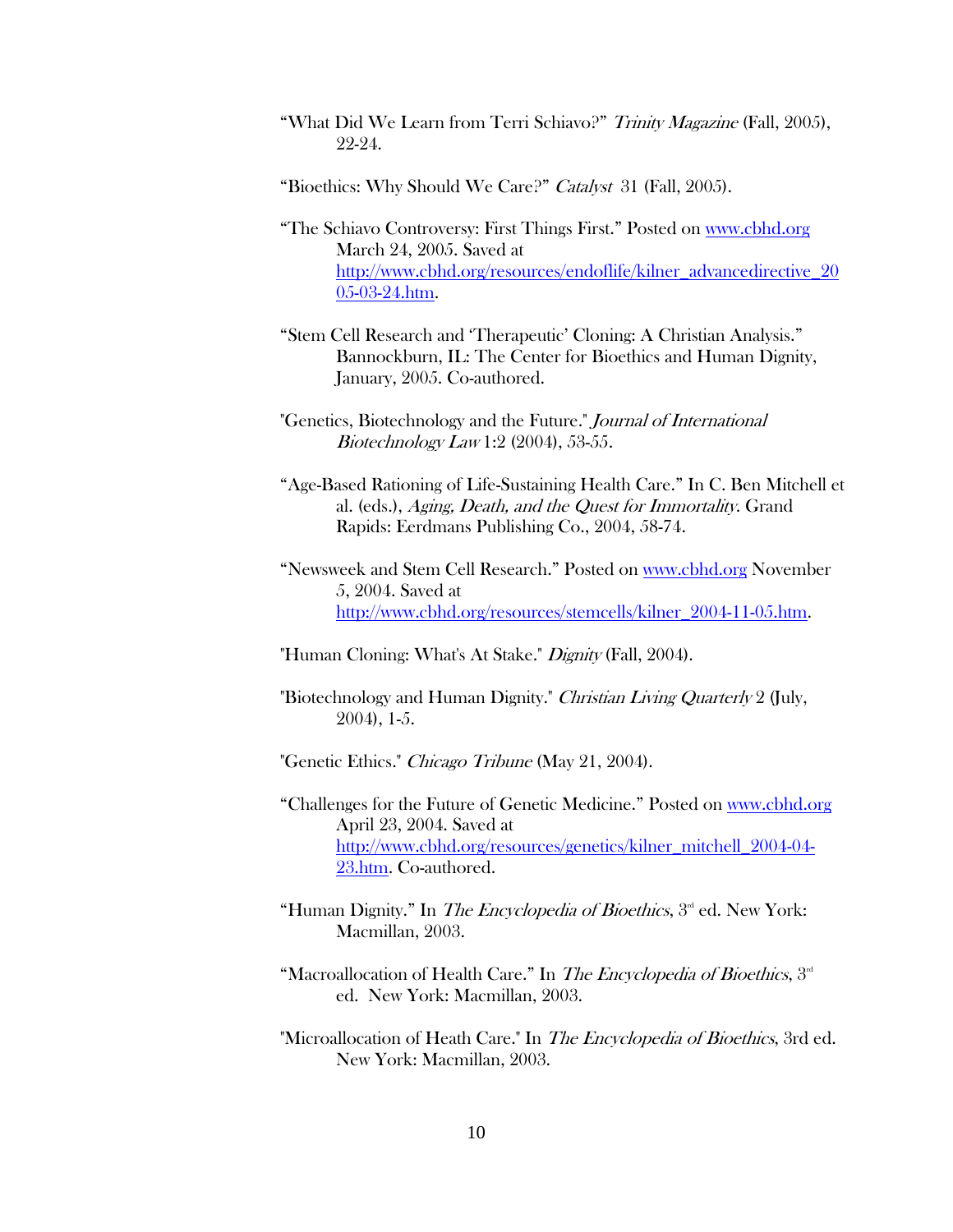- "Don't Wait to Make Your End-of-Life Wishes Known." Posted on [www.cbhd.org](http://www.cbhd.org/) November 26, 2003. Saved at [http://www.cbhd.org/resources/endoflife/kilner\\_2003-11-26.htm.](http://www.cbhd.org/resources/endoflife/kilner_2003-11-26.htm)
- "Remaking Humans: The New Utopians Versus a Truly Human Future." Dignity (Summer, 2003). Co-authored.
- "Therapeutic Cloning." New England Journal of Medicine 347 (November 14, 2002), 1619. Co-authored.
- "Human Cloning." Posted on [www.cbhd.org](http://www.cbhd.org/) November 15, 2002. Saved at [http://www.cbhd.org/resources/cloning/kilner\\_2002-11-15.htm.](http://www.cbhd.org/resources/cloning/kilner_2002-11-15.htm)
- "Stem Cell Research and Cloning." Mayo Clinic Proceedings 78 (August, 2003), 1010-1019. Co-authored.
- "The Ends Don't Justify the Genes." The Washington Times (May 12, 2002).
- "Bioethics and the White House." Posted on www.cbhd.org March 29, 2002. Saved at www.cbhd.org/resources/aps/kilner\_white\_house\_comments.htm.
- "Age-Based Rationing of Health Care." Dignity (Fall, 2001).
- "Kevorkian, Assisted Suicide and Euthanasia: A Christian Response." Bannockburn, IL: The Center for Bioethics and Human Dignity, November, 2001. Co-authored.
- "Human Cloning is Here." Posted on www.cbhd.org November 26, 2001. Saved at [www.cbhd.org/resources/aps/jfkcomment1.htm.](http://www.cbhd.org/resources/aps/jfkcomment1.htm)
- "Emerging Biotechnologies Offer Great Promise If Directed Wisely" ("Leading Voices" Essay). Moody Monthly (May-June, 2001), 38-40.
- "Justice or Just Us'? Allocating Resources in an Age of AIDS." Asbury Theological Journal 56 (Spring, 2001), 119-134.
- "Human Cloning." In John Kilner et al. (eds.), The Reproduction Revolution. Grand Rapids: Eerdmans Publishing Co., 2000, 124- 139.
- "A Biblical Mandate for Cultural Engagement." In Nigel Cameron et al. (eds.), BioEngagement . Grand Rapids: Eerdmans Publishing Co, 2000, 17-36.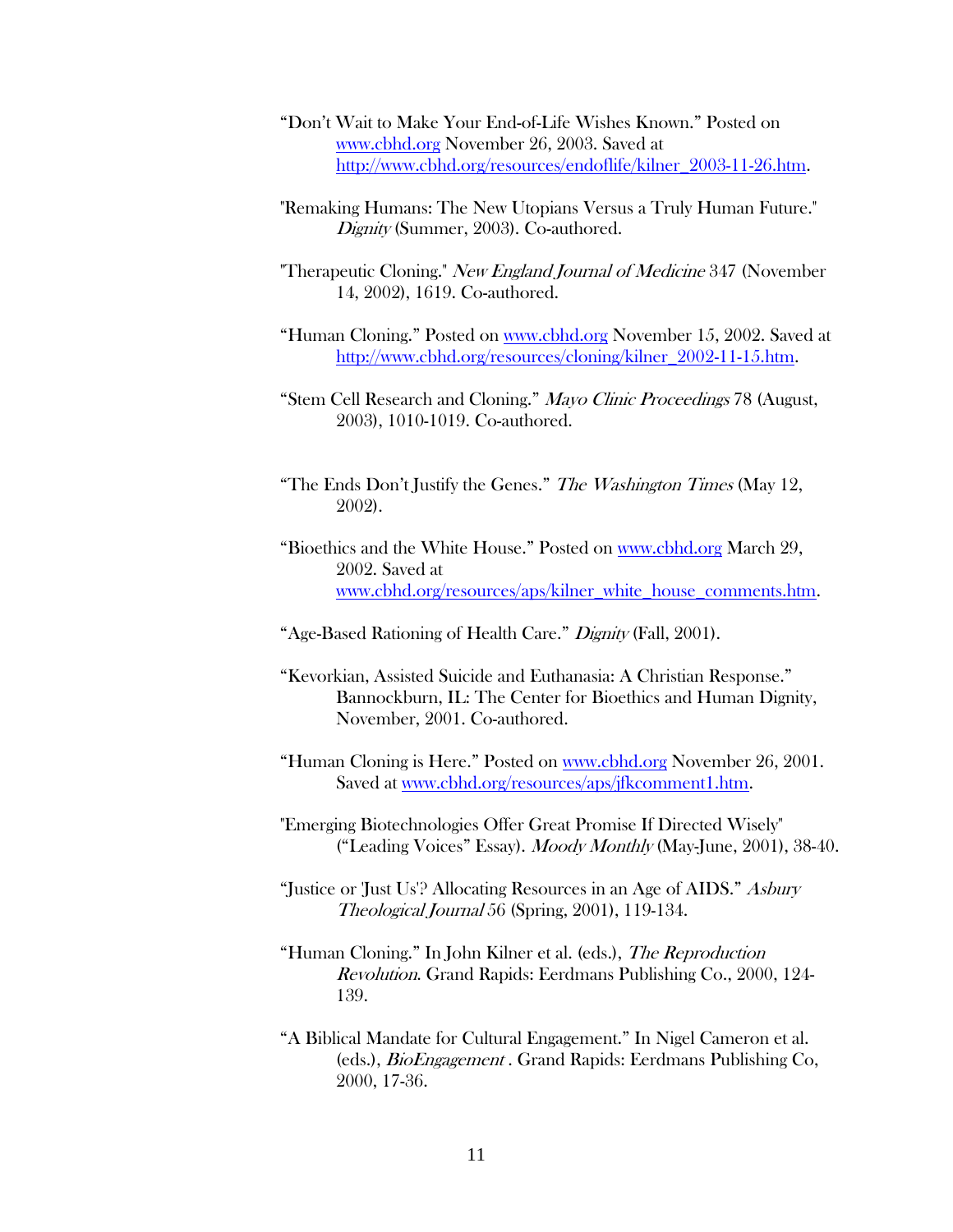"Human Cloning: Reproduction or Procreation?" Dignity (Spring, 1999).

- "Dialysis as a Resource Allocation Paradigm: Confronting Tragic Choices Once Again?" Seminars in Dialysis 12 (February, 1999), 38-43. Coauthored.
- "Physician-Assisted Suicide: Today, Yesterday, and Tomorrow." In Timothy Demy and Gary Stewart (eds.), Suicide. Grand Rapids: Kregel Publishing Co., 1998.
- "Doing Health Care Ethics Today." Annual of the Society of Christian *Ethics* (1998):277-280. Co-authored.
- "Human Cloning Overview." Posted on www.cbhd.org November, 1997. Saved at www.cbhd.org/resources/overviews/cloneover.html.
- "Nephrologists' Subjective Attitudes Towards End-of-Life Issues and the Conduct of Terminal Care." *Clinical Nephrology* 48 (September, 1997), 173-180. Co-authored.
- "Resource Allocation and Rationing: An Ethical Framework." In Scarcity and Integrity. Bratislava, Slovakia: Council of Europe, 1997.
- "Cloning Around." Christianity Today (April 28, 1997), 10-11.
- "Forgoing Treatment." In John Kilner et al. (eds.), Dignity and Dying. Grand Rapids (Eerdmans Publishing Co.) and London, England (Paternoster Press), 1996.
- "Why Now? The Growing Interest in Limiting the Lifesaving Health Care Resources Available to Elderly People." In Choosing Who's to Live. Chicago: University of Illinois Press, 1996.
- "Congenital Diaphragmatic Hernia: In Utero Therapy and Ethical Considerations." Clinics in Perinatology 23 (September, 1996), 465- 472. Co-authored.
- "Macroallocation of Health Care." In The Encyclopedia of Bioethics, rev. ed. New York: Macmillan, 1995.
- "Microallocation of Health Care." In The Encyclopedia of Bioethics, rev. ed. New York: Macmillan, 1995.
- "Health Care Reform and the Church." In John Kilner et al. (eds.), Bioethics and the Future of Medicine. Grand Rapids (Eerdmans Publishing Co.) and London, England (Paternoster Press), 1995.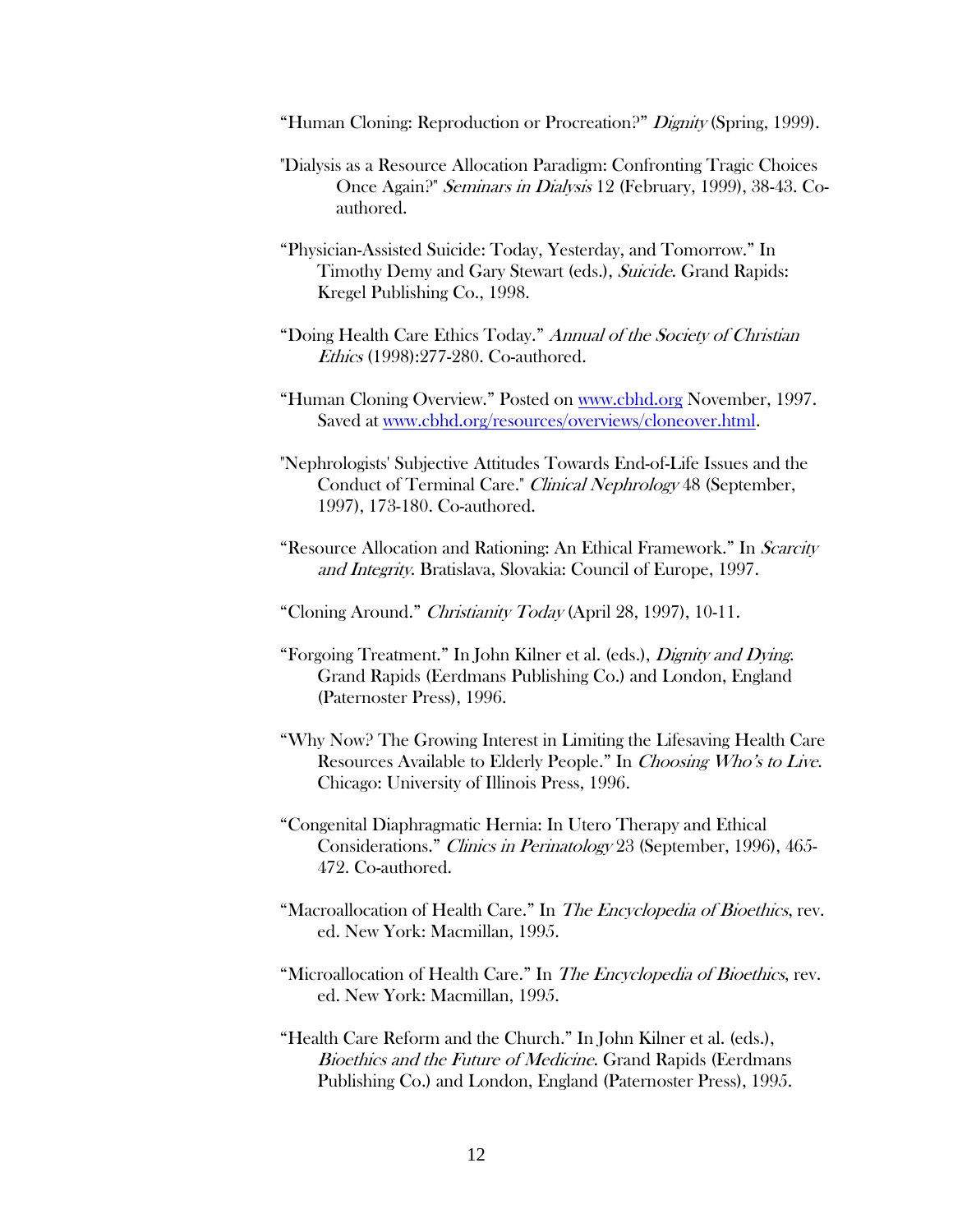- "Physician-Assisted Suicide: What's the Story?" Christian Scholars Review 23 (March, 1994), 349-359.
- "A Good Death for Gleason?" In Robert Stivers et al. (eds.), Christian Ethics: A Case Method Approach,  $2<sup>nd</sup>$  ed. Maryknoll, NY: Orbis Books, 1994.
- "The Place of Principles in Healthcare Ethics," The Proceedings of the Institute of Medicine of Chicago (1993).
- "Perche ora? La limitazione delle risorse di assistenza sanitaria agli anziani negli U.S.A." Kos 9 (November, 1993), 20-26.
- "Perche ora? La limitazione delle risorse di assistenza sanitaria salvavita a disposizione degli anziani suscita un interesse crescente negli U.S.A." Kos 9 (October, 1993), 40-47.
- "Physician-Assisted Suicide: Caring Enough?" Perspectives 8 (April, 1993), 3-4.
- "The Ethical Allocation of Health Resources." Discernment 2 (Spring, 1993), 2-7.
- "How Will Healthcare Reform Affect Ethics?" Healthcare Executive 8 (January/February, 1993), 20-23.
- "Implicazioni etiche generali nell'allocazione delle risorse." In Paolo Cattorini (ed.), AIDS: Etica, giustizia e politica sanitaria. Milano, Italia: Edizioni Paoline, 1993, 305-325.
- "Who Shall be Saved? An African Answer." In Emily Friedman (ed.), Choices and Conflict. Chicago: American Hospital Association, 1992, 22-27. Reprinted from the Hastings Center Report, vol. 14.
- "Foundations for Medical Ethics." Wheaton: Center for Applied Christian Ethics, 1992.
- "Ethics to Live By: A Perspective on Euthanasia." Catalyst 18 (March, 1992), 4-5.
- "The Western Philosophical Tradition." In The Bibliographic Guide to the Comparative Study of Ethics. Cambridge, England: Cambridge University Press, 1990. Co-authored.
- "Ethical Issues in Initiating and Terminating Treatment." American Journal of Kidney Diseases 15 (March, 1990), 218-227.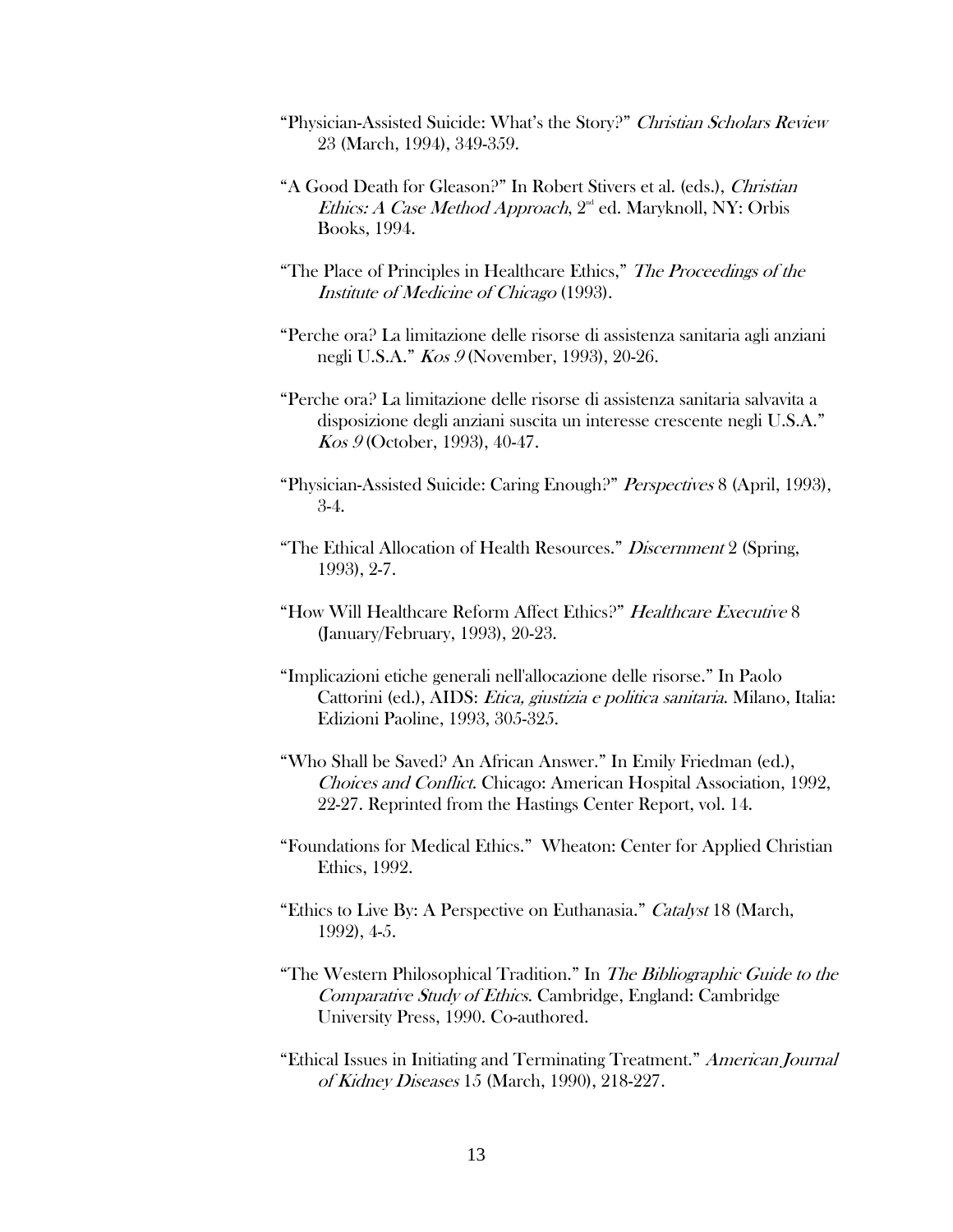- "Lingering Death from Cancer: Ethical Issues." Hospital Practice 24 (October 30, 1989), 60-72. Co-authored.
- "Age Criteria in Health Care: Are the Medical Justifications Ethical?" Archives of Internal Medicine 149 (October, 1989), 2343-2348.
- "A Pauline Approach to Ethical Decision Making." *Interpretation* 43 (October, 1989), 366-379.
- "Bone Marrow Transplantation: Ethical Issues." Hospital Practice 24 (July 15, 1989), 169-184. Co-authored.
- "Age as a Basis for Allocating Lifesaving Medical Resources: An Ethical Analysis." Journal of Health Politics, Policy and Law 13 (Fall, 1988), 405-423.
- "Ethical Dilemmas: Deciding Whom to Treat." Kentucky Hospitals 5 (Summer, 1988), 26-31.
- "Selecting Patients When Resources are Limited: A Study of U.S. Medical Directors of Kidney Dialysis and Kidney Transplantation Facilities." American Journal of Public Health 78 (February, 1988), 144-147.
- "The Ethical Legitimacy of Excluding the Elderly When Medical Resources Are Limited." In Diane Yeager (ed.), The Annual of the Society of Christian Ethics. Washington, DC: Georgetown University Press, 1988, 179-203.
- "Whose Life to Save?—A Case Study." St. Louis: Case Study Institute, 1988.
- "Down's Syndrome: Ethical Issues." Southern Medical Journal 80 (August, 1987), 1016-1023. Co-authored.
- "Brain Death in a Murder Victim: A Medicolegal Dilemma." Hospital Practice 22 (April 15, 1987), 251-276. Co-authored.
- "A Needy World—A Needed Word: Scarce Medical Resources and the Christian Story." Asbury Theological Journal 41 (December, 1986), 23-58.
- "A Good Death?" Hospital Practice 21 (April 15, 1986), 31-50. Coauthored.
- "Who Receives Scarce Medical Resources? An Empirical and Ethical Study." In Alan Anderson (ed.), The Annual of the Society of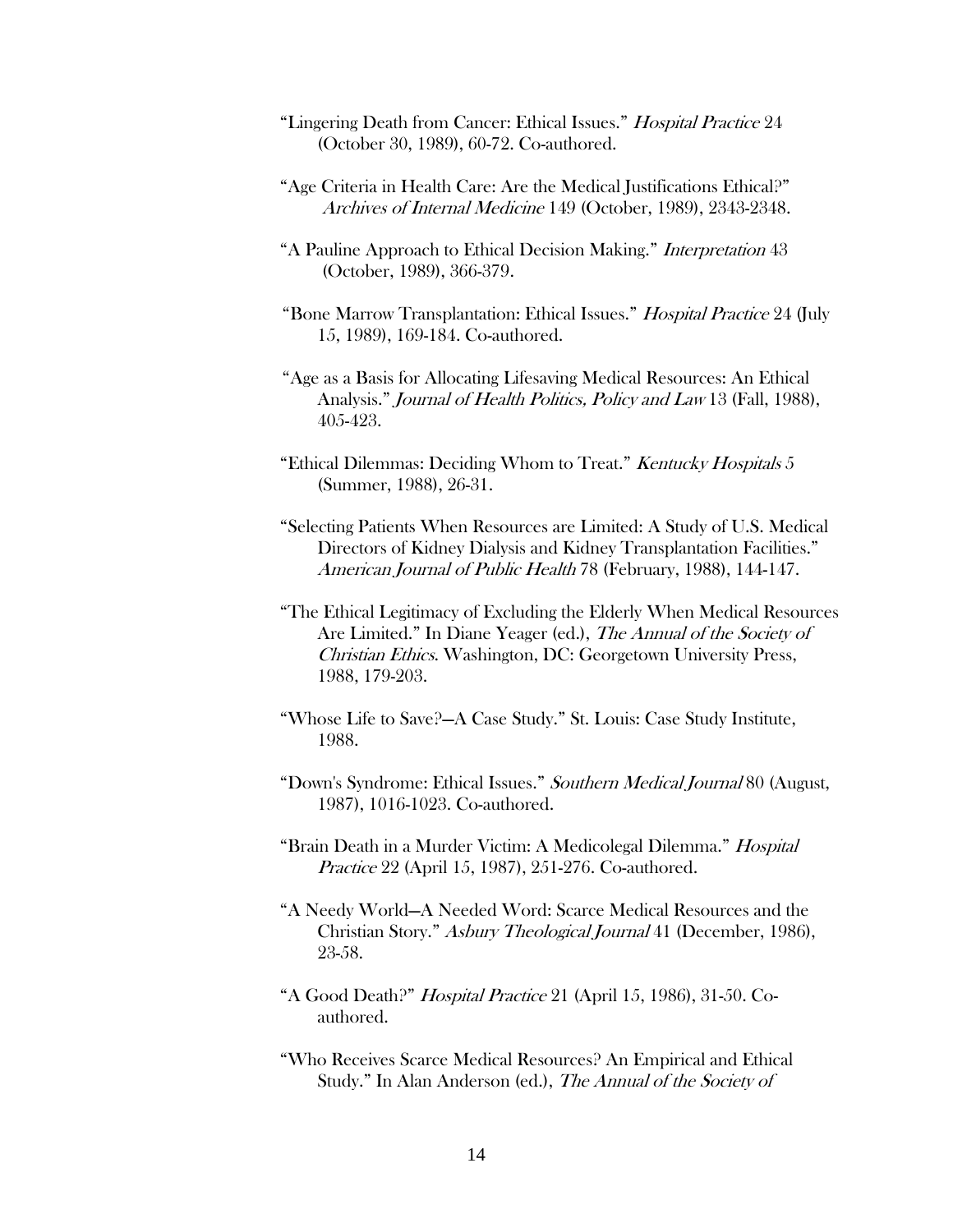|                                | Christian Ethics. Washington, DC: Georgetown University Press,<br>1986, 157-201.                                                                                                                            |
|--------------------------------|-------------------------------------------------------------------------------------------------------------------------------------------------------------------------------------------------------------|
|                                | "Hurdles for Natural Law Ethics." American Journal of Jurisprudence 28<br>$(1983), 149-168.$                                                                                                                |
|                                | "Coping with the Scarcity of Medical Resources in Kenya: Ethical Issues."<br>Nairobi, Kenya: University of Nairobi, Department of Community<br>Health, 1981, 34 pp.                                         |
|                                | "A Moral Allocation of Scarce Lifesaving Medical Resources." Journal of<br><i>Religious Ethics</i> 9 (Fall, 1981), 245-285.                                                                                 |
| <b>PUBLICATIONS</b><br>(OTHER) | "Trinity, Bioethics, and the Word of God: Taking Human Dignity<br>Seriously." Video produced by Trinity International University. April,<br>2018. Available at https://youtu.be/CgOsstEQe5g                 |
|                                | "Human Dignity: How Being Made in God's Image Makes All the<br>Difference." Video produced by Trinity Law School. April 2018.                                                                               |
|                                | "Recommended Bioethics Books for 2017-2018." Publication produced by<br>Trinity International University. Spring 2017. Available at<br>http://library.tiu.edu/ld.php?content_id=22438699                    |
|                                | "Does Human Life Matter If There Is No God?" Video produced by<br>Trinity International University. Spring 2017. Available at<br>https://my.tiu.edu/ICS/Campus_Life/Campus_Groups/Bioethics/.               |
|                                | "Cross-Cultural Resources for Bioethics: A Bibliography." Publication<br>produced by Trinity International University. January, 2017. Available<br>at                                                       |
|                                | https://moodle.tiu.edu/pluginfile.php/100817/mod_resource/content/1<br><u>/Cross-Cultural%20Bioethics%20Biblio%20Jan%202017.pdf</u>                                                                         |
|                                | Media/interview resource produced by John Piper's Desiring God ministry.<br>October, 2016.                                                                                                                  |
|                                | "Christian Resources for Engaging a Politics of Fear." Video produced by<br>Mosaic House Ministries (Illinois). October, 2016.                                                                              |
|                                | Human Dignity and Human Destiny. CD produced by Christian Medical &<br>Dental Associations, Bristol, TN. 2016.                                                                                              |
|                                | Video produced for Harvest Bible Chapel (Illinois) on "Discussing Bioethics<br>and Disability in the Church: One Model." 2016. Available at<br>https://www.youtube.com/watch?v=feh0fGzaYSI&feature=youtu.be |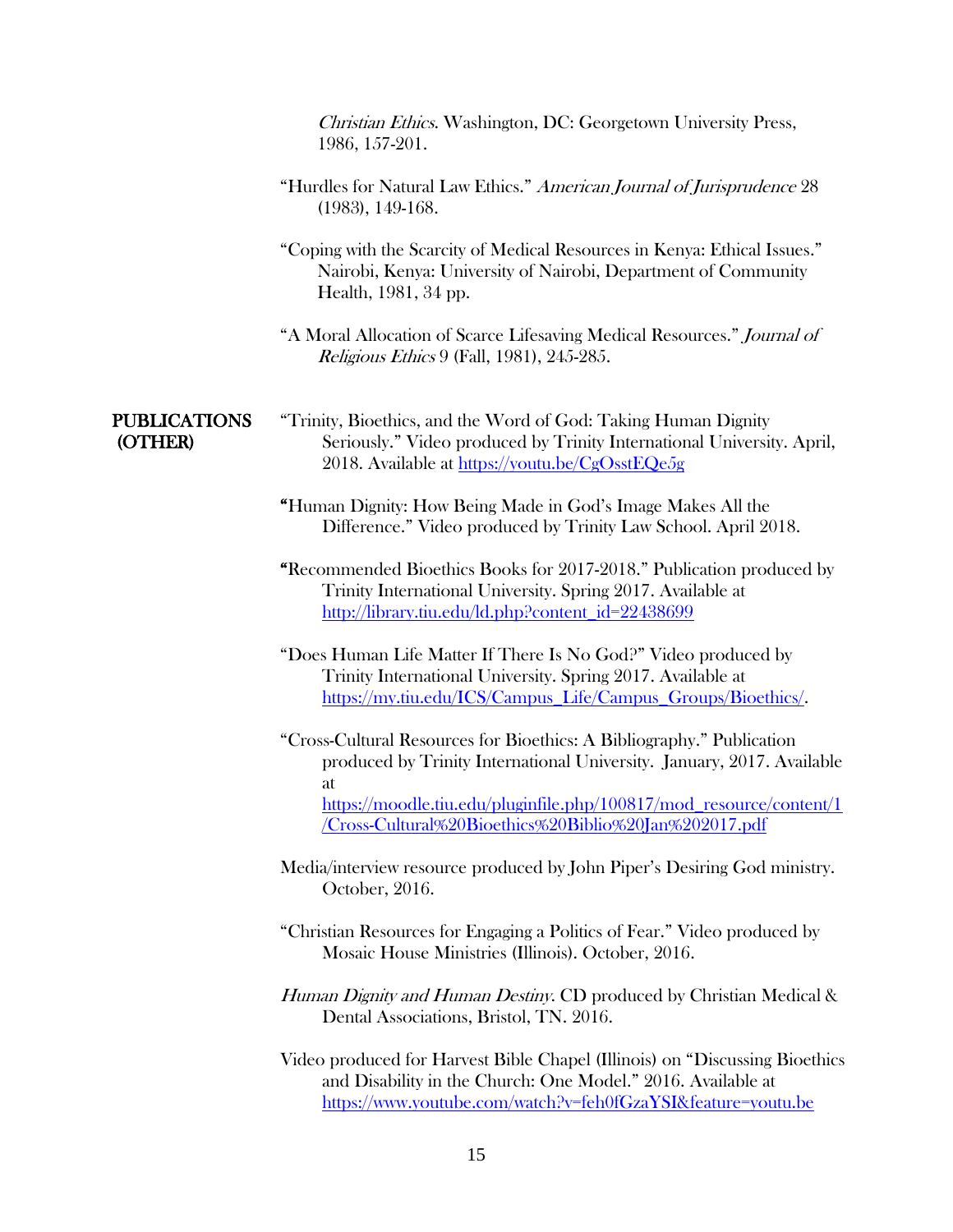- How to Engage Bioethical Challenges That Will Rock Your World. DVD produced by Impact360, Pine Mountain, GA, April 2014. Available at [http://impact360institute.org/speakers/engage-bioethical-challenges](http://impact360institute.org/speakers/engage-bioethical-challenges-will-rock-world)[will-rock-world,](http://impact360institute.org/speakers/engage-bioethical-challenges-will-rock-world) with extended DVD interview.
- "Why the Church Needs Bioethics: Four Annotated Bibliographies." 2011. Produced for Zondervan Publishing Company and available at [http://www.everydaybioethics.org/sites/default/files/document/Zonderv](http://www.everydaybioethics.org/sites/default/files/document/Zondervan_Biblio_0.pdf) [an\\_Biblio\\_0.pdf.](http://www.everydaybioethics.org/sites/default/files/document/Zondervan_Biblio_0.pdf)
- Biblically-Based Ethics: What's Missing? CD produced from a plenary address given at the national meeting of the Evangelical Theological Society in New Orleans. ETS, 2010.
- Great Bioethical Challenges in the Next Decade. DVD produced from a Penner Lectureship at Wheaton College, Wheaton, IL, September 2010.
- Disabling vs. Enabling Views of People with Disabilities. DVD produced in conjunction with ACR Homes, Inc., St. Paul, MN, 2008.
- Ethics and Aging. CD produced in conjunction with The Center for Bioethics and Human Dignity and Phoenix Seminary, Phoenix, AZ, 2008.
- How Bioethics Will Rock Your Future. DVD produced in conjunction with National Baptist Collegiate Ministries, Oklahoma City, OK, 2005.
- Advance Directive Kit. Model Form, Instructions Guide, Ethics Commentary. Bannockburn, IL: The Center for Bioethics and Human Dignity, 2004.
- End of Life Issues, 2<sup>nd</sup> ed. 12-Part Audio CD Series. Bannockburn, IL: The Center for Bioethics and Human Dignity, 2004. Co-edited.
- Health Care Ethics: Issues and Resources. Special Set of Essays for the Annual of the Society of Christian Ethics, 1998. Co-edited.
- Assisted Suicide and Euthanasia: A Christian Perspective. Resource Notebook. Bannockburn, IL: The Center for Bioethics and Human Dignity, 1998. Co-edited.
- Assisted Suicide and Euthanasia: A Christian Perspective. Supplemental Readings. Bannockburn, IL: The Center for Bioethics and Human Dignity, 1996. Edited.